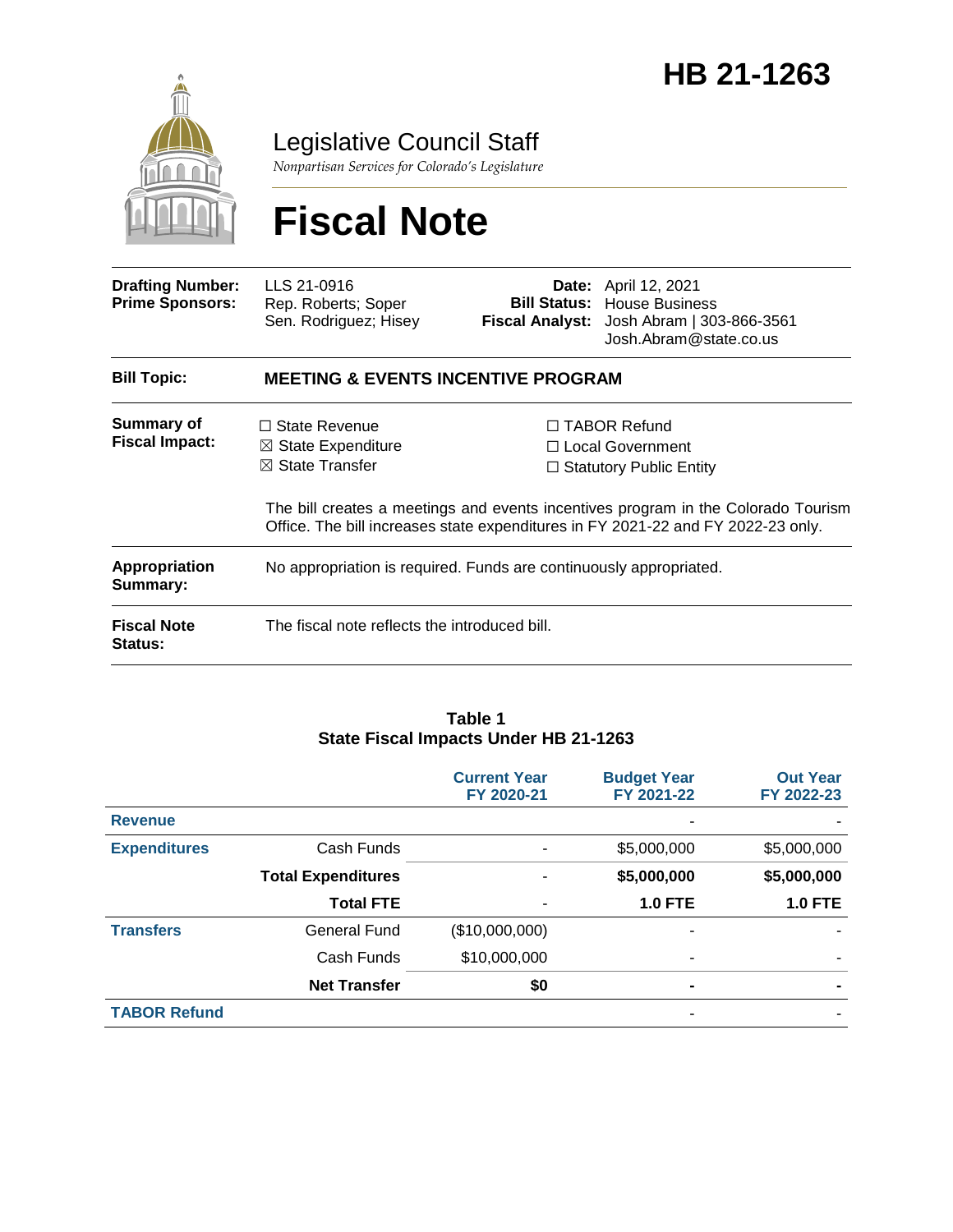Page 2

## Page 2<br>April 12, 2021 **HB 21-1263**

### **Summary of Legislation**

The bill creates the Colorado Meeting and Events Incentive Program in the Colorado Tourism Office to provide support for personal events, such as weddings or family reunions, and for events such as meetings, conferences, or festivals. Eligible personal events must occur between July 1, 2021, and December 31, 2021; other eligible events must occur between July 1, 2021, and December 31, 2022. To be eligible, events must generate at least 25 paid overnight stays in a hotel or vacation rental, demonstrate significant economic benefit to a host community, and meet any additional criteria established by the tourism office.

The program may provide rebates of up to 10 percent of the hard costs of an eligible event, and up to 25 percent for COVID-19 related costs to comply with public health orders, and direct support for events affecting multiple counties with potential to generate significant economic impact. The bill creates the Colorado Meeting and Events Incentive Program Fund in the State Treasury and transfers \$10.0 million to the fund from the General Fund. Money in the fund is continuously appropriated to the tourism office. The office may spend a portion of the money to contract with a third party administrator, and to pay for the direct and indirect costs of implementing the program.

No later than July 1, 2022, and again by July 1, 2023, the office must report the expenditure of money to the Governor and to the General Assembly. The bill is repealed July 1, 2024.

### **State Transfers**

On the bill's effective date, assumed to occur in the current FY 2020-21, the bill transfers \$10.0 million from the General Fund to the Colorado Meeting and Events Incentive Program Fund.

### **State Expenditures**

The bill increases state expenditures by \$5.0 million in both FY 2021-22 and FY 2022-23 in the Colorado Tourism Office in the Governor's Office. New expenditures are shown in Table 2 and described below. The fiscal note assumes the funding will be equally split between the two years.

| <b>Cost Components</b>                | FY 2021-22     | FY 2022-23     |
|---------------------------------------|----------------|----------------|
| <b>Colorado Tourism Office</b>        |                |                |
| <b>Personal Services</b>              | \$71,783       | \$71,783       |
| <b>Operating Expenses</b>             | \$1,350        | \$1,350        |
| <b>Capital Outlay Costs</b>           | \$6,200        |                |
| Insurance, Disability, and Retirement | \$16,495       | \$16,495       |
| Third-party Administration            | \$250,000      | \$250,000      |
| <b>Rebates and Direct Support</b>     | \$4,654,172    | \$4,660,372    |
| Total                                 | \$5,000,000    | \$5,000,000    |
| <b>Total FTE</b>                      | <b>1.0 FTE</b> | <b>1.0 FTE</b> |

#### **Table 2 Expenditures Under HB 21-1263**